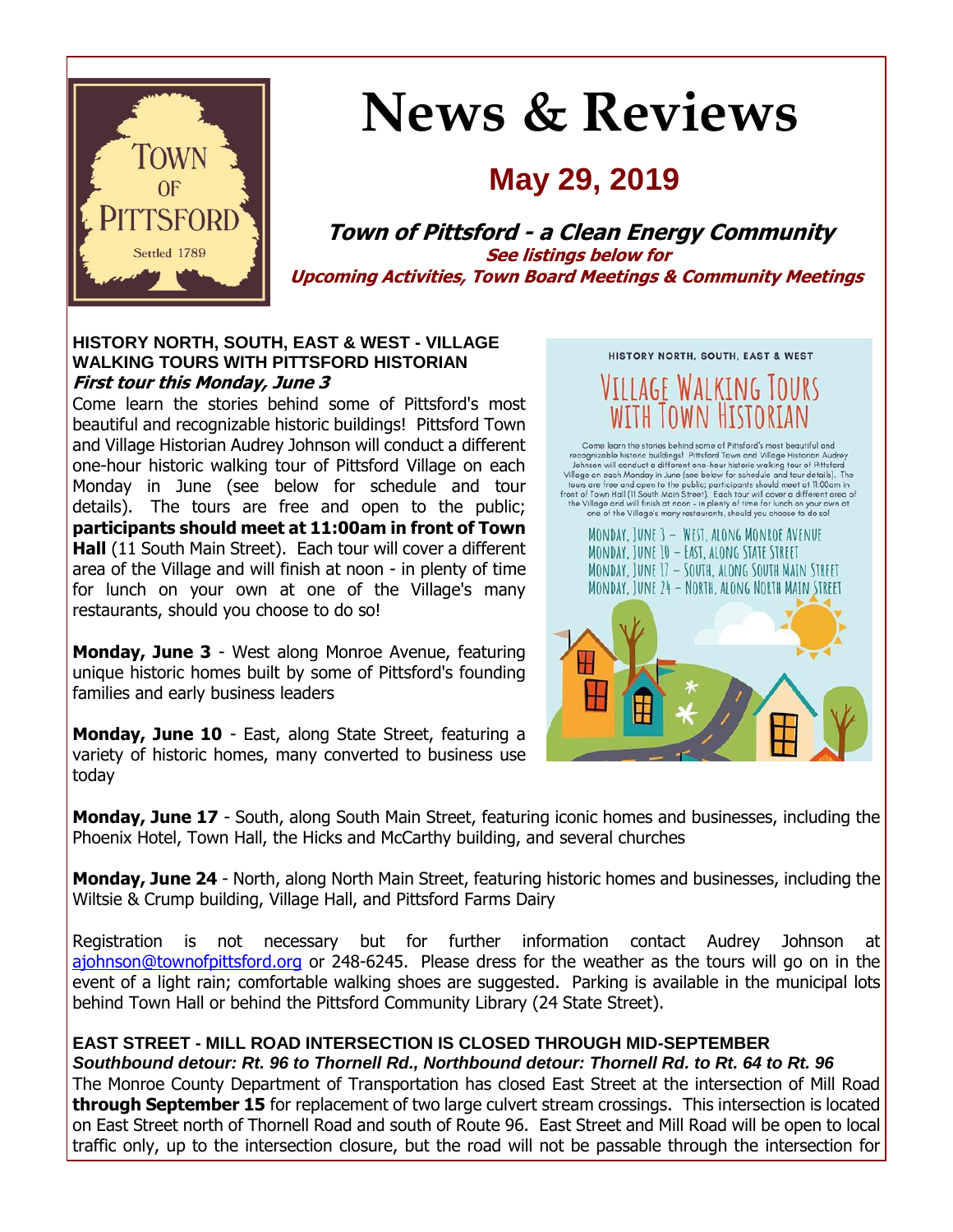vehicles or pedestrians in all directions. The posted northbound detour will utilize Thornell Road to Route 64 to Route 96. The posted southbound detour will utilize Route 96 to Thornell Road. For questions regarding the project, contact Monroe County DOT at 753-7729 or [hherdzik@monroecounty.gov.](mailto:hherdzik@monroecounty.gov?subject=Pittsford%20East%20Street-Mill%20Road%20Culvert%20Replacement%20Project) Construction updates can also be found by visiting [www.monroecounty.gov/dot-index.php](http://r20.rs6.net/tn.jsp?f=001P6PuE_jPU8m2jcFySMy50smOMCmqE6EOZbotH9dMVpRp1KZzqs9vnlZcG-UzH7mGEbXpE08ap_HzkgTHFy3wJAE5jbzMza3TjG5Gc_ebJMedi09JcDSQVER9TTJ_fodMb-7mvINHujBPcEJsxPN3RvnMh2cr3lKfd_2MIsIUmoSgpDqlVDysOV_B_IU0hzF01sBTSfIPmdR1hQWfWGL-r-zexRxOfWDRhORUm3QMDu0JyoPu4qbEHDRg-AkVoom0i8BPeavlsr-u7ZX32flWTji_bhdqqttQc99qHKb4ilobeCVbiKO15g==&c=q2lKtz_Vl2evir0swC0pSpBNavNFHjI1DWFZq1FsdwoHCD_IQp5xpQ==&ch=G8pmR5EhsxUWkgmLJbEBCAP9Z7M11YD71rbETxQTvjMLrd96uMiFvw==) and clicking on the "Construction Updates" link on the left side of the web page.

This project work by Monroe County DOT includes replacement of the culvert just north of the intersection with a new 72 inch diameter pipe across the intersection and replacement of the existing box culvert 500 feet south of the intersection with a new 22-foot wide precast concrete bridge structure.

#### **AGING & PLANNING FOR THE FUTURE SERIES AT THE LIBRARY - GRANDPARENT CARE, 6/1**

How prepared are you to assist a beloved elder in your life through the aging process? Join us at the Pittsford Community Library from 2:00 - 3:00pm **this Saturday, June 1** for "Grandparent Care." We'll discuss changes in the eldercare industry and what that means to care options, costs and considerations. This program is a part of an informative series on Aging and Planning for the Future. Planning for the future as you or an elderly relative ages is a gift you give your loved ones. Educating yourself is the first step. Join us for this informative series. Held in the Fisher Meeting Room, the program is free and open to the public, no registration required.

Then mark your calendar: the Library's **Teen Program Assistant Orientation will take place Thursday, June 6** from 5:30 - 6:30pm in the Fisher Meeting Room. Teens interested in helping out at Library events while **earning community credits** this summer can become a TPA! Just bring a completed Teen Program Assistant application (available at the Reference Desk) to the orientation. A TPA who has completed orientation will be able to register for special service opportunities. More orientations will be offered throughout the year. The program is for students in grades 9-12 and is free, but registration is required. For more information and to register visit the Library's [online program calendar](http://r20.rs6.net/tn.jsp?f=001P6PuE_jPU8m2jcFySMy50smOMCmqE6EOZbotH9dMVpRp1KZzqs9vnsSwj_E1ZzZ4AEswfNwvLynZW8OJtC8pnbzgDsD1tIb36pkDjzdiExGLEZQQjtjGx2UBg9SM9u3X0U0RxMPsrLEpt1SiNzCd_c_hB7_kEHc-t5AYKqXp2UMQ4i4v7putuRgInUswo8v0gnowD-AEVlIq_LbYe0RyU8McVa5MzOFU5yaPcrF6_iKwdFhDfHbgbIb4tuGLzTvlMN5MsNovLg1eMXnFF2mVanJA2ylVXf2e8VO9vTq18jYEx1uwsMOc1M1NEph0tXbXNYJD7WPj0wlJEmSqlqSKdGtdccvKLTDFW84V_YeL7MbQKOe5N_k3ahbPCriUgVwNQnm8qHm8hJn37c02OJdX9TuFAV175dDO&c=q2lKtz_Vl2evir0swC0pSpBNavNFHjI1DWFZq1FsdwoHCD_IQp5xpQ==&ch=G8pmR5EhsxUWkgmLJbEBCAP9Z7M11YD71rbETxQTvjMLrd96uMiFvw==) or call the Library at 249-5481.

The Pittsford Community Library is located at 24 State Street. For information about other upcoming Library programs, visit the [Library's online program calendar](http://r20.rs6.net/tn.jsp?f=001P6PuE_jPU8m2jcFySMy50smOMCmqE6EOZbotH9dMVpRp1KZzqs9vnsSwj_E1ZzZ4AEswfNwvLynZW8OJtC8pnbzgDsD1tIb36pkDjzdiExGLEZQQjtjGx2UBg9SM9u3X0U0RxMPsrLEpt1SiNzCd_c_hB7_kEHc-t5AYKqXp2UMQ4i4v7putuRgInUswo8v0gnowD-AEVlIq_LbYe0RyU8McVa5MzOFU5yaPcrF6_iKwdFhDfHbgbIb4tuGLzTvlMN5MsNovLg1eMXnFF2mVanJA2ylVXf2e8VO9vTq18jYEx1uwsMOc1M1NEph0tXbXNYJD7WPj0wlJEmSqlqSKdGtdccvKLTDFW84V_YeL7MbQKOe5N_k3ahbPCriUgVwNQnm8qHm8hJn37c02OJdX9TuFAV175dDO&c=q2lKtz_Vl2evir0swC0pSpBNavNFHjI1DWFZq1FsdwoHCD_IQp5xpQ==&ch=G8pmR5EhsxUWkgmLJbEBCAP9Z7M11YD71rbETxQTvjMLrd96uMiFvw==) or call 249-5481.

#### **PITTSFORD TRIATHLON IS THIS SUNDAY, JUNE 2 - REGISTRATION STILL AVAILABLE**

The Town of Pittsford's 16th annual [Pittsford Triathlon](http://r20.rs6.net/tn.jsp?f=001P6PuE_jPU8m2jcFySMy50smOMCmqE6EOZbotH9dMVpRp1KZzqs9vnt8RgsZ5k_mou0qzAk55W6Ul3xcAh_hdvWQLQ8G_4TXWA9nowgCcQ4LqWpymOpQosUq8sgHX5LLIs21XuSgQzLNaupuwlR0vC15GcmbA5DvjwH7Am3lri-rxNdo8uiTRjXcS2-P0aMn7spn6xN-C0dbEHhpeXyZv2oVo4AV9zPRAAY6qMLkbPi_1Uh4a0ncaZUejbn2KDhazYuy61YFCBxgGsEXwEpomAJ8sJI2-FLJHBe5S8rgSBEkE09CsPRxZJg==&c=q2lKtz_Vl2evir0swC0pSpBNavNFHjI1DWFZq1FsdwoHCD_IQp5xpQ==&ch=G8pmR5EhsxUWkgmLJbEBCAP9Z7M11YD71rbETxQTvjMLrd96uMiFvw==) will be held this Sunday, June 2 at Thornell Farm Park (480 Mendon Road) and registration is still available! This multi-sport event consists of a 300-yard swim in the Pittsford Mendon High School Pool, a 15-mile bike and a 3.3 mile run. The race is open to ages 12 and up; individual entry fee is \$50.00 or \$90.00 for a team. For a course map, registration information and event details visit our [Pittsford Triathlon event page](http://r20.rs6.net/tn.jsp?f=001P6PuE_jPU8m2jcFySMy50smOMCmqE6EOZbotH9dMVpRp1KZzqs9vnt8RgsZ5k_mou0qzAk55W6Ul3xcAh_hdvWQLQ8G_4TXWA9nowgCcQ4LqWpymOpQosUq8sgHX5LLIs21XuSgQzLNaupuwlR0vC15GcmbA5DvjwH7Am3lri-rxNdo8uiTRjXcS2-P0aMn7spn6xN-C0dbEHhpeXyZv2oVo4AV9zPRAAY6qMLkbPi_1Uh4a0ncaZUejbn2KDhazYuy61YFCBxgGsEXwEpomAJ8sJI2-FLJHBe5S8rgSBEkE09CsPRxZJg==&c=q2lKtz_Vl2evir0swC0pSpBNavNFHjI1DWFZq1FsdwoHCD_IQp5xpQ==&ch=G8pmR5EhsxUWkgmLJbEBCAP9Z7M11YD71rbETxQTvjMLrd96uMiFvw==) on the Town website, or [to register go to](http://r20.rs6.net/tn.jsp?f=001P6PuE_jPU8m2jcFySMy50smOMCmqE6EOZbotH9dMVpRp1KZzqs9vnt8RgsZ5k_moxdKGtaEPBk9jxPawYX9Htjncey2jZ9EUDpFMUymlE3CYltQ4vmSP206EWf_wm5pv5HYUgSp4RolaEMmR37rA9lO8LmII1WIafir0rJLxIgw6LnT7NXzZXknDK-CywvzOUM-Qcg8rqcfxvbFmQ8cUgXPw-QQMlrhw7LMGuUettM6sD9imM_JaV6TJTwNcHte3x2ypzPZDAOKrOHAF2dosxWtxsMMgwupGW0i0DoFULfn97yYrXR21hvw8tEwe4Z8gMErv3AlY3qm14o_u_D-VxA==&c=q2lKtz_Vl2evir0swC0pSpBNavNFHjI1DWFZq1FsdwoHCD_IQp5xpQ==&ch=G8pmR5EhsxUWkgmLJbEBCAP9Z7M11YD71rbETxQTvjMLrd96uMiFvw==)  [RunSignUp.com.](http://r20.rs6.net/tn.jsp?f=001P6PuE_jPU8m2jcFySMy50smOMCmqE6EOZbotH9dMVpRp1KZzqs9vnt8RgsZ5k_moxdKGtaEPBk9jxPawYX9Htjncey2jZ9EUDpFMUymlE3CYltQ4vmSP206EWf_wm5pv5HYUgSp4RolaEMmR37rA9lO8LmII1WIafir0rJLxIgw6LnT7NXzZXknDK-CywvzOUM-Qcg8rqcfxvbFmQ8cUgXPw-QQMlrhw7LMGuUettM6sD9imM_JaV6TJTwNcHte3x2ypzPZDAOKrOHAF2dosxWtxsMMgwupGW0i0DoFULfn97yYrXR21hvw8tEwe4Z8gMErv3AlY3qm14o_u_D-VxA==&c=q2lKtz_Vl2evir0swC0pSpBNavNFHjI1DWFZq1FsdwoHCD_IQp5xpQ==&ch=G8pmR5EhsxUWkgmLJbEBCAP9Z7M11YD71rbETxQTvjMLrd96uMiFvw==)

Not a racer? That's OK - the public is invited to come out and cheer on our participants! Parking is available in the Pittsford Mendon High School Stadium lot. To take a look at all the fun from last year's event, see our [2018 Triathlon photo gallery.](http://r20.rs6.net/tn.jsp?f=001P6PuE_jPU8m2jcFySMy50smOMCmqE6EOZbotH9dMVpRp1KZzqs9vnuiXsbBLZJ74M088c1vkC3kHJ1fUVvKLco_YGnwyOTCMriFdbz3utslABb6lx6-KLq0PQw389xjB0cWahUiHbqagQ0wX6_byqGMdCdCz6CfGsATzN5o5n-UzeFkOw1-zGw9wClJLpbbWO4OgrbQjI88m5-F0P3b6-KqbrOM5NZx2pTVa8-FWQ4ydHT0vUHWfvhJhJT1utny6zCrAh4qK-lsGKE2eLIgp-_VtrD5zHuODqDfXC676EoX4L6VYxtYVtHY54bDfeIvq&c=q2lKtz_Vl2evir0swC0pSpBNavNFHjI1DWFZq1FsdwoHCD_IQp5xpQ==&ch=G8pmR5EhsxUWkgmLJbEBCAP9Z7M11YD71rbETxQTvjMLrd96uMiFvw==)

Registration forms and race maps are also available at the Spiegel Pittsford Community Center (35 Lincoln Avenue). To receive a start time based on your estimated swim time, you must register by noon on Thursday, May 30. All registrations after this time must be done at packet pickup (no registrations the day of the race). If you choose to register at packet pickup you will have a later start time so register early! Packets must be picked up at Fleet Feet Sports (155 Culver Rd., #110), on Saturday, June 1, 2019 from 10:00am to 5:00pm. In addition to the race, participants will receive a post-race meal and a running tee! For further information, contact the Town of Pittsford's Recreation Department at 248-6280.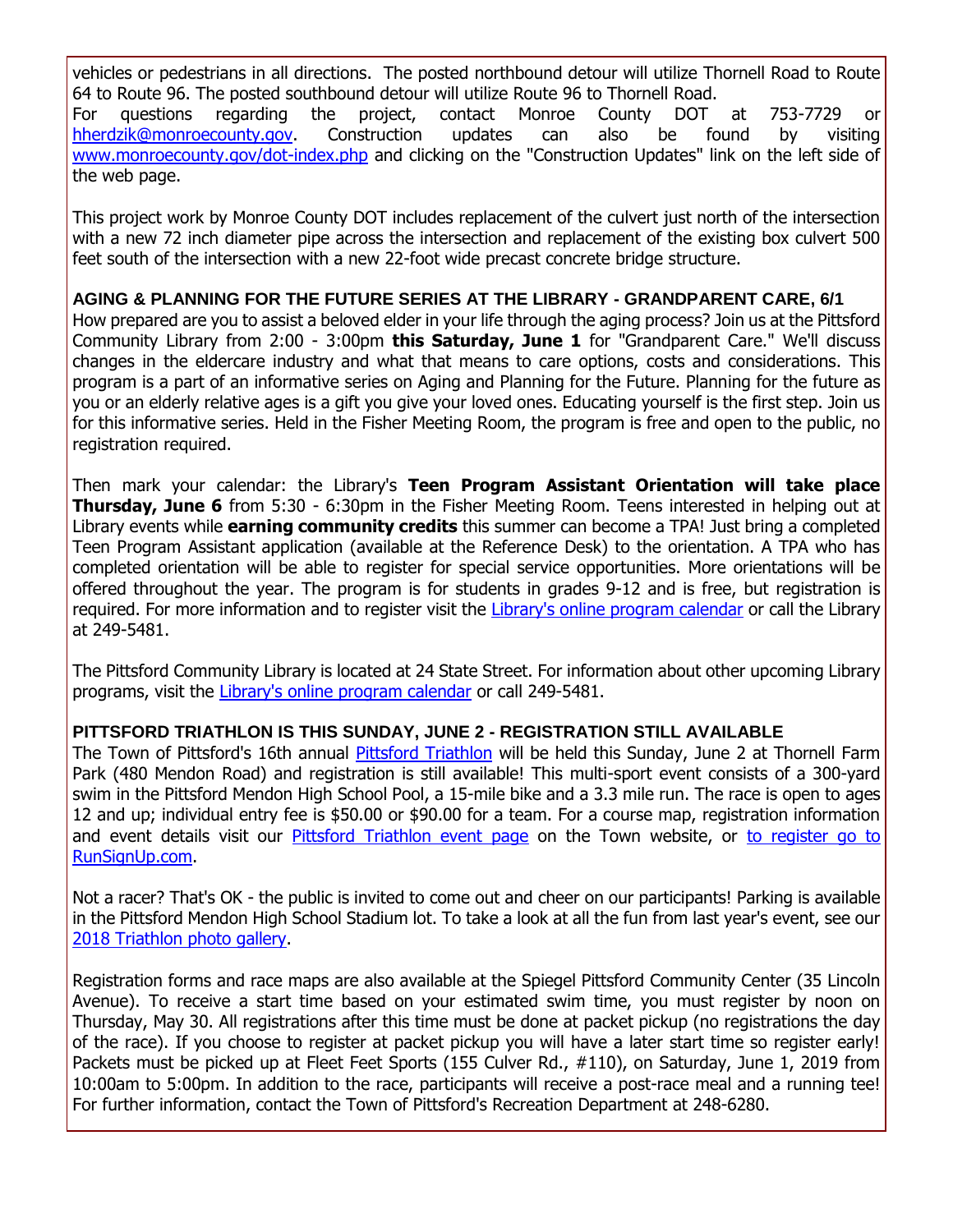#### **VOLUNTEERS NEEDED FOR THE 2019 PITTSFORD TRIATHLON TO BE HELD THIS SUNDAY, 6/2**

The Town of Pittsford's Recreation Department is looking for volunteers to assist with the 2019 Pittsford [Triathlon](http://r20.rs6.net/tn.jsp?f=001P6PuE_jPU8m2jcFySMy50smOMCmqE6EOZbotH9dMVpRp1KZzqs9vnt8RgsZ5k_mou0qzAk55W6Ul3xcAh_hdvWQLQ8G_4TXWA9nowgCcQ4LqWpymOpQosUq8sgHX5LLIs21XuSgQzLNaupuwlR0vC15GcmbA5DvjwH7Am3lri-rxNdo8uiTRjXcS2-P0aMn7spn6xN-C0dbEHhpeXyZv2oVo4AV9zPRAAY6qMLkbPi_1Uh4a0ncaZUejbn2KDhazYuy61YFCBxgGsEXwEpomAJ8sJI2-FLJHBe5S8rgSBEkE09CsPRxZJg==&c=q2lKtz_Vl2evir0swC0pSpBNavNFHjI1DWFZq1FsdwoHCD_IQp5xpQ==&ch=G8pmR5EhsxUWkgmLJbEBCAP9Z7M11YD71rbETxQTvjMLrd96uMiFvw==) taking place this Sunday, June 2, at Thornell Farm Park (480 Mendon Road). There are several volunteer opportunities still available, including overseeing water stations, serving as course marshals, assisting with race chips recovery at the finish line, assistance in the race transition area and various other event tasks.

Volunteers must be available from 6:30AM - 12noon on the day of the race. This is a fun and exciting event. Our participants are very appreciative of the assistance they receive from our event volunteers - you'll feel great helping someone have a great race! If you can volunteer your time to help us make this the best Pittsford Triathlon yet, please contact Brett Wilby via [email](mailto:bwilby@townofpittsford.org?subject=Pittsford%20Triathlon%20-%20volunteering) or call or (585) 248-6283.

#### **LIMITED EDITION PADDLE AND POUR POSTERS AVAILABLE AT TOWN HALL**

Local award-winning artist and RIT adjunct faculty member Chris Lyons has created the beautiful artwork for our limited edition Paddle and Pour Art & Music Festival posters each year since the festival's inception in 2015. **This year's poster commemorates a Regatta crew team.** The poster is available for \$8 each at Town Hall (11 South Main Street). A limited number of past years' posters will be available for sale as well. To purchase a poster, contact Suzy Reddick at (585) 248-6221 or [sreddick@townofpittsford.org.](mailto:sreddick@townofpittsford.org?subject=Paddle%20and%20Pour%20limited%20edition%20poster)

#### **SUPERVISOR SATURDAY WITH BILL SMITH IS JUNE 8**

Town Supervisor Bill Smith will hold his monthly community open house on Saturday, June 8 from 9:00 - 10:00am at the Pittsford Community Library. Stop by and join the conversation to catch up on current issues, Town projects, and other topics you might wish to discuss.

This casual open house, held in the Library's Fisher Meeting Room, enables residents who can't stop by to see the Supervisor during the work week a chance to speak to him directly. Come and discuss what matters most to you! Drop in - no registration required. The Pittsford Community Library is located at 24 State Street.

Supervisor Smith keeps an open door policy and also welcomes visits from residents at Town Hall during regular business hours Monday to Friday. As always, he's available by phone at 248-6220 and by email at [bsmith@townofpittsford.org.](mailto:bsmith@townofpittsford.org)

#### **CONCERT SERIES ALONG CANAL BEGINS JUNE 14 WITH THE MENDON HIGH SCHOOL BAND**

The Town of Pittsford's 2019 [Summer Concert Series](http://r20.rs6.net/tn.jsp?f=001P6PuE_jPU8m2jcFySMy50smOMCmqE6EOZbotH9dMVpRp1KZzqs9vnjxNS3AfKs6y7KFCrIE2dwOuhBrl1syqF9S0CWmI3eACypILaOG4m5DZyNWr36yVEA57AZgmMtn_rI_w9sxKJ3pMEtfXl0ZYW-a-F-3C0hNeGdLGrRZ6Zm9xy2kxHZowOFdTjxetiVkt-wkZWSGteZY2iEAiKUOj12ksUaBMqymTM5sCW8kh62ef8duEivu0Vpd5Fkt0EuO5-RpXSUxY8tYLTeW7p6TGi4UpXn0wbf47B6WntaUXt1-zHEr2cX_t4D9wYg-WDPT6&c=q2lKtz_Vl2evir0swC0pSpBNavNFHjI1DWFZq1FsdwoHCD_IQp5xpQ==&ch=G8pmR5EhsxUWkgmLJbEBCAP9Z7M11YD71rbETxQTvjMLrd96uMiFvw==) kicks off Friday, June 14 with a performance by the Mendon High School Band. Join us at 6:30pm along the canal in Carpenter Park at the Port of Pittsford, 22 North Main Street.

Our Summer Concert Series continues each Friday evening at 6:30pm through August 9 (no concert July 6) with a variety of outstanding music throughout the season. From pops, swing, Dixieland and jazz to party rock, blues, funk and soul - plus a Beatles tribute! - it's a perfect way to start your weekend. See a complete schedule on our **[Summer Concert Series Event page](http://r20.rs6.net/tn.jsp?f=001P6PuE_jPU8m2jcFySMy50smOMCmqE6EOZbotH9dMVpRp1KZzqs9vnjxNS3AfKs6y7KFCrIE2dwOuhBrl1syqF9S0CWmI3eACypILaOG4m5DZyNWr36yVEA57AZgmMtn_rI_w9sxKJ3pMEtfXl0ZYW-a-F-3C0hNeGdLGrRZ6Zm9xy2kxHZowOFdTjxetiVkt-wkZWSGteZY2iEAiKUOj12ksUaBMqymTM5sCW8kh62ef8duEivu0Vpd5Fkt0EuO5-RpXSUxY8tYLTeW7p6TGi4UpXn0wbf47B6WntaUXt1-zHEr2cX_t4D9wYg-WDPT6&c=q2lKtz_Vl2evir0swC0pSpBNavNFHjI1DWFZq1FsdwoHCD_IQp5xpQ==&ch=G8pmR5EhsxUWkgmLJbEBCAP9Z7M11YD71rbETxQTvjMLrd96uMiFvw==)** on the Town website. Many thanks to our generous 2019 **Summer Concert Series Partner** [Regain Physical Therapy,](http://r20.rs6.net/tn.jsp?f=001P6PuE_jPU8m2jcFySMy50smOMCmqE6EOZbotH9dMVpRp1KZzqs9vnr25NFvjs6Xa4Px7ksNgCkVtCilc3vREYMZ4FbyF9PCJ4U5hMt0EXBv1DSTCnnZeaobx60mRN7XNlj81CmR7iHvGUgZziJCi6oDA-DqSGpzwWhXXpkFVF0IiKS3Ge0lS2CVvT50AI4AzK_kdQ5FF-dK4vCVAyDpkFV-u5kKCOutZeD-mUeR97TgrNiYrxENb3WiOFLi1kn8f6FCW6CD-W682o1xeOOgJNnfLZAeEa52x&c=q2lKtz_Vl2evir0swC0pSpBNavNFHjI1DWFZq1FsdwoHCD_IQp5xpQ==&ch=G8pmR5EhsxUWkgmLJbEBCAP9Z7M11YD71rbETxQTvjMLrd96uMiFvw==) and Concert Series **sponsors** [Harris](http://r20.rs6.net/tn.jsp?f=001P6PuE_jPU8m2jcFySMy50smOMCmqE6EOZbotH9dMVpRp1KZzqs9vnrHYFhgr7ZHnBpGYd0j1wiSOmzpQ9JX98NKU2-VXVTOc220iRF6Pr0NOSfaewxASi4AOXjxHqLe262WYmkMtHPvy4GaTGTjpYLTGio6RQU1ismVOHQUmjA5t80HQn01dLR1Jz9NdMXE-HPyM_rEhITI8YQ0k8Ju-fzWFY35cQZv4GCrjF3OuWQQ6PYBTFNr9XXk6RGyhArGSh-VJIeIUqnystxDjiWBzTj4XFkrlQFDBfIFamENGnHs=&c=q2lKtz_Vl2evir0swC0pSpBNavNFHjI1DWFZq1FsdwoHCD_IQp5xpQ==&ch=G8pmR5EhsxUWkgmLJbEBCAP9Z7M11YD71rbETxQTvjMLrd96uMiFvw==)  [Beach Attorneys at Law,](http://r20.rs6.net/tn.jsp?f=001P6PuE_jPU8m2jcFySMy50smOMCmqE6EOZbotH9dMVpRp1KZzqs9vnrHYFhgr7ZHnBpGYd0j1wiSOmzpQ9JX98NKU2-VXVTOc220iRF6Pr0NOSfaewxASi4AOXjxHqLe262WYmkMtHPvy4GaTGTjpYLTGio6RQU1ismVOHQUmjA5t80HQn01dLR1Jz9NdMXE-HPyM_rEhITI8YQ0k8Ju-fzWFY35cQZv4GCrjF3OuWQQ6PYBTFNr9XXk6RGyhArGSh-VJIeIUqnystxDjiWBzTj4XFkrlQFDBfIFamENGnHs=&c=q2lKtz_Vl2evir0swC0pSpBNavNFHjI1DWFZq1FsdwoHCD_IQp5xpQ==&ch=G8pmR5EhsxUWkgmLJbEBCAP9Z7M11YD71rbETxQTvjMLrd96uMiFvw==) [Messner Flooring,](http://r20.rs6.net/tn.jsp?f=001P6PuE_jPU8m2jcFySMy50smOMCmqE6EOZbotH9dMVpRp1KZzqs9vnrHYFhgr7ZHnzkjdoaZQAll-CYSTTKu56q0ehp0eZVOQwpbxU90l2l3I412DXJJ7KYSJP6VipkQXgWvy8C4MGE2N6p1G3U3o2WxP24JUWAY1ZAX-pKEzLNckJtw5QRx17aQKqKrzgAkN-rgBveoobeFh81hPJ_CEnC_nROJbvs1SgD2bShsnWjuEeygTpRF_ma9lx2CY8ZTslnLLQgoKcZE2zw8Ps0T1bdPe3-5AyvcGVq60ky-g0jk=&c=q2lKtz_Vl2evir0swC0pSpBNavNFHjI1DWFZq1FsdwoHCD_IQp5xpQ==&ch=G8pmR5EhsxUWkgmLJbEBCAP9Z7M11YD71rbETxQTvjMLrd96uMiFvw==) [Pittsford Federal Credit Union](http://r20.rs6.net/tn.jsp?f=001P6PuE_jPU8m2jcFySMy50smOMCmqE6EOZbotH9dMVpRp1KZzqs9vnhaOp0cb9bwgftvqeh_uJVn9jB3qiikBM1rBUvcx9oD3_kQ-XFYAmyj6_Kk0mJlkvyKB8306l-RIVzDVV4gmZYe6gxswc6P6H7-tP5fhifG_wIiefTNmJLkNPm-QLrijx8M9x2Vz8RBiF6HEZBBMbmGIWi19G66_wMS9rKhIfXO1D3TNnIv_jVP-JLW_7gcohN-1PqYkitsqb4OakPkRbF4Qy6rt497eXG_4Fb1oFMVnGjgGQh-k0ls=&c=q2lKtz_Vl2evir0swC0pSpBNavNFHjI1DWFZq1FsdwoHCD_IQp5xpQ==&ch=G8pmR5EhsxUWkgmLJbEBCAP9Z7M11YD71rbETxQTvjMLrd96uMiFvw==) and [Rotolite-Elliott Printing & Copy](http://r20.rs6.net/tn.jsp?f=001P6PuE_jPU8m2jcFySMy50smOMCmqE6EOZbotH9dMVpRp1KZzqs9vnrHYFhgr7ZHntin9pQjTInm3Eg1lC_EiF_BrwYFrYbcqdDbWuPd8ikKMIjGD8RkrK189bP49NzULd7bVRogU840AOUjohwTnWplf56ag2XR9Qya0oyL0vLEuKxo913ZoWVU0CSMHIJ48jU0F0zsyr1-52ipj9EsY0VBH4Nedefd22I_uBZNcTsBxjYFN8IExdMdGqThCtjSeCsume8K86OFci6_OK2T_kcpF98VC5s3h5VfqqLNEgYI=&c=q2lKtz_Vl2evir0swC0pSpBNavNFHjI1DWFZq1FsdwoHCD_IQp5xpQ==&ch=G8pmR5EhsxUWkgmLJbEBCAP9Z7M11YD71rbETxQTvjMLrd96uMiFvw==)  [Center.](http://r20.rs6.net/tn.jsp?f=001P6PuE_jPU8m2jcFySMy50smOMCmqE6EOZbotH9dMVpRp1KZzqs9vnrHYFhgr7ZHntin9pQjTInm3Eg1lC_EiF_BrwYFrYbcqdDbWuPd8ikKMIjGD8RkrK189bP49NzULd7bVRogU840AOUjohwTnWplf56ag2XR9Qya0oyL0vLEuKxo913ZoWVU0CSMHIJ48jU0F0zsyr1-52ipj9EsY0VBH4Nedefd22I_uBZNcTsBxjYFN8IExdMdGqThCtjSeCsume8K86OFci6_OK2T_kcpF98VC5s3h5VfqqLNEgYI=&c=q2lKtz_Vl2evir0swC0pSpBNavNFHjI1DWFZq1FsdwoHCD_IQp5xpQ==&ch=G8pmR5EhsxUWkgmLJbEBCAP9Z7M11YD71rbETxQTvjMLrd96uMiFvw==)

#### **SMALL BUSINESS UPDATES WITH CHAMBER PRESIDENT BOB DUFFY - JUNE 4, RSVP BY 5/31**

The Pittsford Chamber of Commerce presents Small Business & ROC Updates with Greater Rochester Chamber of Commerce President and CEO Bob Duffy on Tuesday, June 4 at 11:45am at the Hilton Garden Inn, 800 Pittsford-Victor Road. Mr. Duffy is a former New York Lieutenant Governor and former Rochester Mayor; he will offer insight about recent events and initiatives in Rochester and our region that impact small business. Lunch will be provided. Cost is \$25 for Chamber members, \$30 for all others. Reservations are required by May 31. Contact Karen McCready at 585-902-2297 for more details, or [register online.](http://r20.rs6.net/tn.jsp?f=001P6PuE_jPU8m2jcFySMy50smOMCmqE6EOZbotH9dMVpRp1KZzqs9vnuWzNuVUvbzG32moyyX3Ay0bvfOHZegbG-oX-KiGnknmAvRIJlUztCwppV-tYUyOrrS2CSn_5m5BGaoSnhYevmt5CGQc0weZFa1hDVylwKVkYc28MnOr-tdorgosBulye3tNFGDOxwvsGdSMZBbVTgyqEEJlTwOntm4hArDX5dm36-0Lpjttr90F7dM2MPvsafP-BoVHlXK0QyGsStyBWydLHNfvj1tbqrPJvCL85ZWPY1q_OUs9k0bF3C4LfG1TqhDEuYbesaPo5hA1KBbS76Ii16YVDgL8zeE8Fch_xOki8SRCZdbh4racOrV8jHtIuFkVnmQEudvDhCWfUTuZ3_w=&c=q2lKtz_Vl2evir0swC0pSpBNavNFHjI1DWFZq1FsdwoHCD_IQp5xpQ==&ch=G8pmR5EhsxUWkgmLJbEBCAP9Z7M11YD71rbETxQTvjMLrd96uMiFvw==)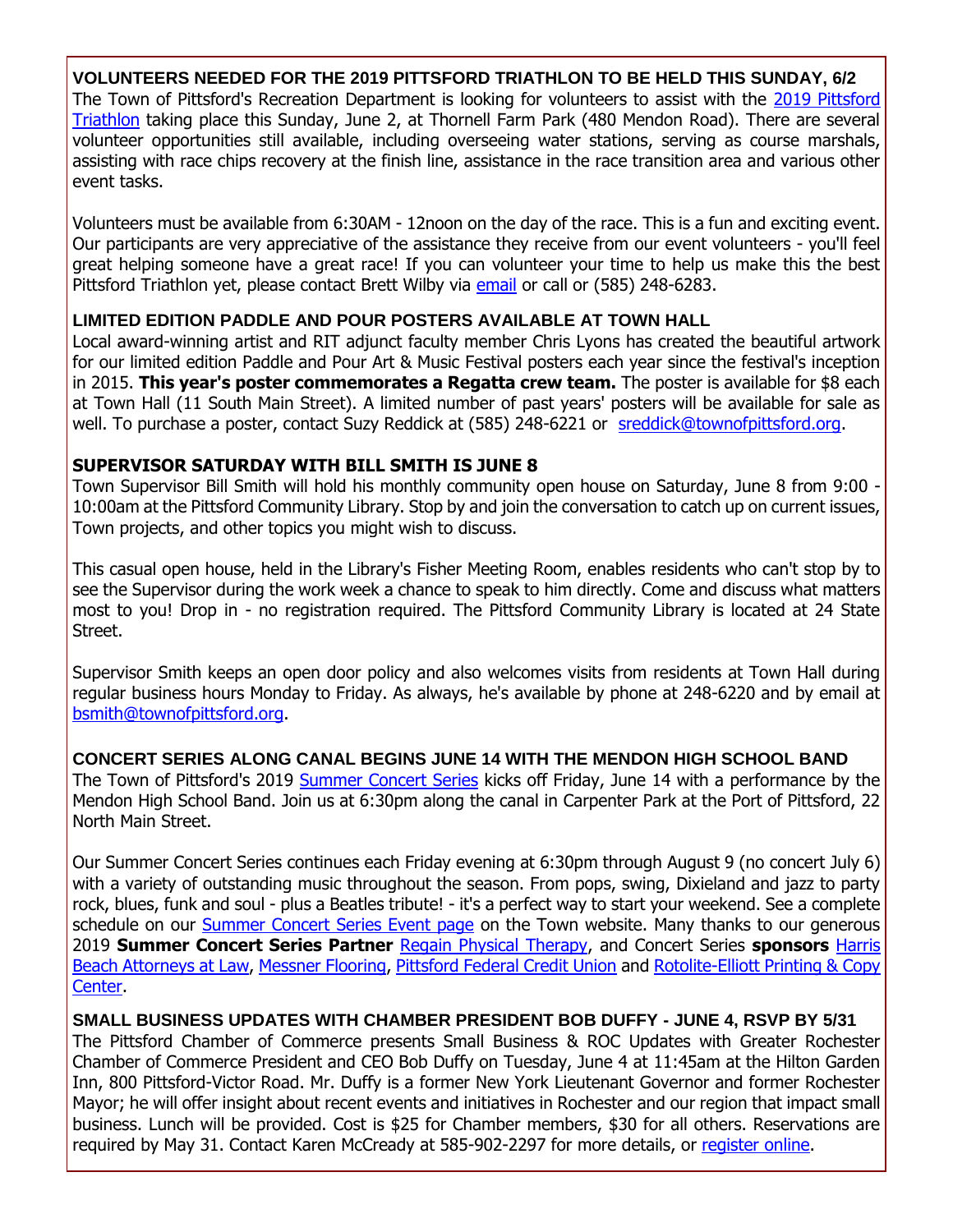The Pittsford Chamber of Commerce is also offering a **Networking Night at The Rochester Red Wings on Wednesday, June 12** at 6:00pm. Meet and mingle with other business owners and enjoy the game from a private seating area at Frontier Field. Reservations required; RSVP by June 7. Contact Karen McCready at 585-902-2297 for more details, or [register online.](http://r20.rs6.net/tn.jsp?f=001P6PuE_jPU8m2jcFySMy50smOMCmqE6EOZbotH9dMVpRp1KZzqs9vnuWzNuVUvbzGZtHyNsPb8q2ncVBBBPY_u0PJQNQc-FSGj_w41z9wO3F5BtxqCGhhDz4xaBO8WCKPaZEgAoFVfxJtizf7-Aarcj6tsg7jdbQRURyLeftNHAGQ3bILxacRNsatxOR_Kt9s6MyJtwvSY98vDcKvbaEskZMY109qBsx_-ewFO7DoSxGoqG0aY8-3FvR-Aym1iLTVr6Og2HfhjrnF08fzwvasBHex8sRTC9mxfWzSSR1iFn9i_-vf7nbsiKLpEsSh4zFX_dlpBmQ6PZwXFxKdEywjMpMdOCDbzvMh6h2RdKZrP7shwkK3P7zDETfptGdC6pqTJJz2wzRb3CE=&c=q2lKtz_Vl2evir0swC0pSpBNavNFHjI1DWFZq1FsdwoHCD_IQp5xpQ==&ch=G8pmR5EhsxUWkgmLJbEBCAP9Z7M11YD71rbETxQTvjMLrd96uMiFvw==)

#### **ANNUAL SEERSUCKER BIKE RIDE IS THIS SUNDAY, JUNE 2**

The Town of Pittsford values healthy activities and sustainable transportation - here is an opportunity for both! For those casual cyclists looking for an enjoyable ride with friends old and new, Rochester's annual Seersucker Bike Ride is this Sunday, June 2 from 10:00am - 1:00pm. Meet at 10:00am at Abundance Food Co-op (571 South Avenue, Rochester 14620) for hot coffee and a tasty and nutritious breakfast courtesy of Alex Wirth of Yellow Haus Bicycles. From there the ride takes a leisurely 6 mph pace for about 12 miles along city streets to destinations amidst the late spring blossoms. After the ride, at 1:00pm, participants are invited to join in a post-ride picnic. If you are driving over to participate in the ride, please park across Averill Avenue at Postler & Jaeckle so parking spaces are left open for other customers at the Abundance Food Coop. The ride is hosted by the Great Rochester Tweed Ride and the Abundance Food Co-op.

#### **REMINDERS**

#### **COUNTY'S MOBILE DMV UNIT SERVICE NOW ON FRIDAYS AT TOWN COURT**

Monroe County has moved its Mobile DMV service offered in Pittsford to Fridays at Town Court, 3750 Monroe Avenue. Hours will remain the same: 10:00am - 3:30pm, written tests until 2:00pm, learner permit testing ends at 2:30pm. Mobile DMV services are no longer offered at Town Hall. For complete information visit the County's Mobile DMV web page at [https://www2.monroecounty.gov/clerk-mobile.php.](http://r20.rs6.net/tn.jsp?f=001P6PuE_jPU8m2jcFySMy50smOMCmqE6EOZbotH9dMVpRp1KZzqs9vnuiXsbBLZJ749H9f0-tPR-unk9j5apEzlFGx1LTipJp1aM8mFlUDW9YUE-XAaSDuqT39zj6YcqCcsV_1lCVrRQPdoLoYdDkM157CqGkzxZiDVE4g4qzlw7MUFGveiV_4ToiddS9xiyODfJovWkmLOIMdb5EW4L_RiIRG3PpkOA4M8a3jGJnJP8H_JZ95n095_qcar-p6fzjFuOybkZ_2QTo4dPm_XM2e81EkgJUbpXmnsLHmL3WLUEj5WWJbKB9EEXWqKTCK-AX2&c=q2lKtz_Vl2evir0swC0pSpBNavNFHjI1DWFZq1FsdwoHCD_IQp5xpQ==&ch=G8pmR5EhsxUWkgmLJbEBCAP9Z7M11YD71rbETxQTvjMLrd96uMiFvw==)

#### **ASL INTERPRETER AT TOWN BOARD MEETINGS**

The Town of Pittsford provides an American Sign Language interpreter at every meeting of the Pittsford Town Board, to interpret for those who need this service.

#### **UPCOMING COMMUNITY ACTIVITIES IN PITTSFORD**

- [Pittsford Triathlon,](http://r20.rs6.net/tn.jsp?f=001P6PuE_jPU8m2jcFySMy50smOMCmqE6EOZbotH9dMVpRp1KZzqs9vnt8RgsZ5k_mou0qzAk55W6Ul3xcAh_hdvWQLQ8G_4TXWA9nowgCcQ4LqWpymOpQosUq8sgHX5LLIs21XuSgQzLNaupuwlR0vC15GcmbA5DvjwH7Am3lri-rxNdo8uiTRjXcS2-P0aMn7spn6xN-C0dbEHhpeXyZv2oVo4AV9zPRAAY6qMLkbPi_1Uh4a0ncaZUejbn2KDhazYuy61YFCBxgGsEXwEpomAJ8sJI2-FLJHBe5S8rgSBEkE09CsPRxZJg==&c=q2lKtz_Vl2evir0swC0pSpBNavNFHjI1DWFZq1FsdwoHCD_IQp5xpQ==&ch=G8pmR5EhsxUWkgmLJbEBCAP9Z7M11YD71rbETxQTvjMLrd96uMiFvw==) Sunday, 6/2, 7:00am, Thornell Farm Park, 480 Mendon Road; registration underway, [registration HERE](http://r20.rs6.net/tn.jsp?f=001P6PuE_jPU8m2jcFySMy50smOMCmqE6EOZbotH9dMVpRp1KZzqs9vnt8RgsZ5k_moxdKGtaEPBk9jxPawYX9Htjncey2jZ9EUDpFMUymlE3CYltQ4vmSP206EWf_wm5pv5HYUgSp4RolaEMmR37rA9lO8LmII1WIafir0rJLxIgw6LnT7NXzZXknDK-CywvzOUM-Qcg8rqcfxvbFmQ8cUgXPw-QQMlrhw7LMGuUettM6sD9imM_JaV6TJTwNcHte3x2ypzPZDAOKrOHAF2dosxWtxsMMgwupGW0i0DoFULfn97yYrXR21hvw8tEwe4Z8gMErv3AlY3qm14o_u_D-VxA==&c=q2lKtz_Vl2evir0swC0pSpBNavNFHjI1DWFZq1FsdwoHCD_IQp5xpQ==&ch=G8pmR5EhsxUWkgmLJbEBCAP9Z7M11YD71rbETxQTvjMLrd96uMiFvw==) or for more info see our [Triathlon event page](http://r20.rs6.net/tn.jsp?f=001P6PuE_jPU8m2jcFySMy50smOMCmqE6EOZbotH9dMVpRp1KZzqs9vnt8RgsZ5k_mou0qzAk55W6Ul3xcAh_hdvWQLQ8G_4TXWA9nowgCcQ4LqWpymOpQosUq8sgHX5LLIs21XuSgQzLNaupuwlR0vC15GcmbA5DvjwH7Am3lri-rxNdo8uiTRjXcS2-P0aMn7spn6xN-C0dbEHhpeXyZv2oVo4AV9zPRAAY6qMLkbPi_1Uh4a0ncaZUejbn2KDhazYuy61YFCBxgGsEXwEpomAJ8sJI2-FLJHBe5S8rgSBEkE09CsPRxZJg==&c=q2lKtz_Vl2evir0swC0pSpBNavNFHjI1DWFZq1FsdwoHCD_IQp5xpQ==&ch=G8pmR5EhsxUWkgmLJbEBCAP9Z7M11YD71rbETxQTvjMLrd96uMiFvw==) on the Town website.
- [Village Walking Tour with Pittsford Historian Audrey Johnson,](http://r20.rs6.net/tn.jsp?f=001P6PuE_jPU8m2jcFySMy50smOMCmqE6EOZbotH9dMVpRp1KZzqs9vnuWzNuVUvbzGps1DgeN58RLdIA6KbgPjs9_edHsbFtVoxzc1bW16um19UEsjfwMoFA9jCU2zh3K0RCvja5qDxPrqTpaoCuqhh8wxzN7Otr4fkM1lTf4LNmeB-Qx6pQAKZZZkuEzwKHew1wS3o0Ec0wRWY78lfgrGCqQMm3WPUuQdCFqB97t-orkTaInoC2rLHknKVMOF4xeefVXfoCdb8uNjPlL4n3JEV1trc0b6O4f0NqOVnwxGPy3NRK8gzoCp_esK4KQpFMotYP5XcIy4joNQ7277PNyxlH51WfNJ2b_O&c=q2lKtz_Vl2evir0swC0pSpBNavNFHjI1DWFZq1FsdwoHCD_IQp5xpQ==&ch=G8pmR5EhsxUWkgmLJbEBCAP9Z7M11YD71rbETxQTvjMLrd96uMiFvw==) Monday, June 3 west along Monroe Avenue, featuring unique historic homes built by some of Pittsford's founding families and early business leaders; meet at 11:00am in front of Town Hall, 11 South Main Street. Free and open to the public; tour will last one hour (ending at noon). For further information contact Audrey Johnson at [ajohnson@townofpittsford.org](mailto:ajohnson@townofpittsford.org?subject=Pittsford%20Village%20Historic%20Walking%20Tour) or 248-6245.
- [United Church of Pittsford Rise & Shine Community Breakfast,](http://r20.rs6.net/tn.jsp?f=001P6PuE_jPU8m2jcFySMy50smOMCmqE6EOZbotH9dMVpRp1KZzqs9vnoCn2nAhfbxlobWXPr4ynMahobK_UgiN8bJwMdSw7FwX74ThHzq33l5YklLA-eumKTAhoWvlfoxEdj8ViD8vTrD8_pfsFjvEI_CXUh0iQGa2-n7-8ZEGVaOAmCoUVUK5coad-DMlxSoGdWD71WayBmUhwCgAtRNhG0p6xnPTR8DUDDGXsPjeZ6sv-nGYO56cC6PVenAvKjP7KE5mRvGtgUHlbz1qhYyV0EhzSXG3G9tc5PmLuZw9G2s=&c=q2lKtz_Vl2evir0swC0pSpBNavNFHjI1DWFZq1FsdwoHCD_IQp5xpQ==&ch=G8pmR5EhsxUWkgmLJbEBCAP9Z7M11YD71rbETxQTvjMLrd96uMiFvw==) Saturday, 6/11, 8:00-10:00am, United Church of Pittsford, 123 South Main Street at Sunset Boulevard; all are welcome, breakfast is \$5.00 per person and includes pancakes served with maple syrup, whipped cream and blueberry topping, sausage links, scrambled eggs, coffee, tea, and juice; proceeds to benefit the Rochester Area Interfaith Hospitality Network (RAIHN). The breakfast is held the second Saturday of each month from October through June, benefiting a different charity each time. More info 586-6870 or email [ucpittsford@gmail.com.](mailto:ucpittsford@gmail.com?subject=Rise%20and%20Shine%20Pancake%20Breakfast)

#### **TOWN OF PITTSFORD BOARD MEETINGS**

 **Environmental Board**, Monday, 6/3, 7:00PM, Town Hall - 2nd Floor Conference Room, 11 South Main Street